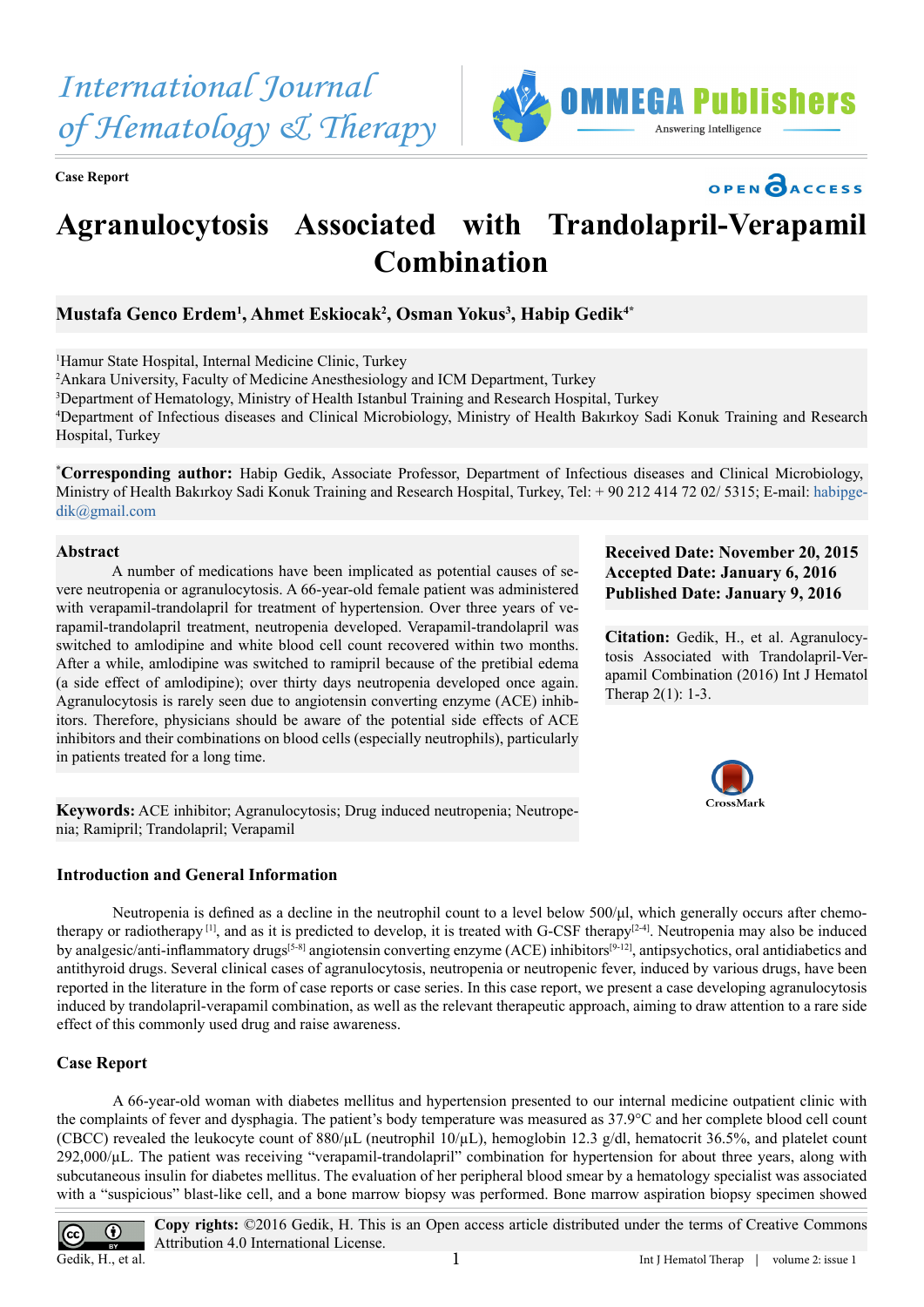

a marked increase in myeloid-granulocyte series, an M/E ratio around 2/1, normal erythroid series and cellular proliferation in lymphoid series, normal megakaryocytes both in number and degree of maturation, with no atypical blastic cells. Thus, findings suggested a toxic agent. In addition, it confirmed that the patient had no benign or malignant myelodysplastic or infiltrative disease. Patient's previous CBCC results were revealing that her absolute neutrophil count had gradually declined over the years (September 2011: 2000/µL, January 2012: 1200/µL, November 2012:  $800/\mu$ . The serological tests for the etiology of agranulocytosis, as well as autoantibodies test and four blood cultures taken from the patient, resulted in negative, while the results of the measurements for thyroid functions, vitamin B12 and folate levels were also within normal range. The thorax CT scan detected no significant pathology and her echocardiography findings were normal. As trandolapril, the active ingredient in the verapamil-trandolapril combination used by the patient is known to cause agranulocytosis as a side effect and none of the other drugs she had been using had been reported to cause agranulocytosis as a side effect. The drug was discontinued and a therapy with "amlodipine" 10 mg once daily was started. The patient also had a tinea pedis infection, which was successfully treated with a topical anti-fungal therapy. During the hospitalization period, the patient's body temperature never rose above 36.9°C, while her neutrophil levels began to improve gradually after the discontinuation of the drug containing trandolapril, which we considered the cause of neutropenia. About a week later, her neutrophil count increased to a level of 370/µL. She was discharged with a healthy condition. CBCC on the day 20 after the discontinuation of drug showed a leukocyte value of 4300/mm3 and a neutrophil count of 2000/µL. The CBCC at day 50 after the discontinuation of the drug showed that leukocyte level was 4350/mm3 and neutrophil count 2260/µL, and then the patient's follow-up was continued. Three months after the discharge, she once again presented to the emergency department with a complaint of swollen feet. The swelling of the feet was associated with the amlodipine therapy, and thus amlodipine was discontinued. After the initiation of the treatment with ramipril 5mg/day, the patient's neutrophil count declined once again to a level of  $1100/\mu$ L. Considering that ramipril might also cause agranulocytosis, the patient's antihypertensive treatment was administered as nifedipine 60 mg/day. In the follow-up, CBCC of the patient showed no significant decline in leukocyte and neutrophil values.

#### **Discussion and Conclusion**

A neutrophil count below 1500/µL in the CBCC during 1-3 weeks of follow-up after the drug use and the absence of additional pathologies that may cause neutropenia suggest a diagnosis of drug-induced neutropenia. Fever is generally the first symptom of the drug-induced neutropenia<sup>[13]</sup>. ACE inhibitors, which are used for the treatment of congestive heart failure and hypertension, have been reported to cause neutropenia as a side effect, though rarely. The most commonly reported cases in the literature mainly include neutropenia cases induced by captopril<sup>[9-12,14-15]</sup>, with some cases associated with the use of enalapril<sup>[16]</sup> and ramipril<sup>[17]</sup>.

There are two basic mechanisms in drug-induced neutropenia and/or agranulocytosis<sup>[18-22]</sup>:

• Immune-mediated destruction of neutrophils by the circulating antibodies induced or stimulated by drugs

• The direct toxic effect of the drug on the granulocytic precursors in the bone marrow

In our case, a gradual decline occurred in the neutrophil count during the use of trandolapril, an ACE inhibitor, whereas an improvement was observed in the neutrophil count following the discontinuation of the drug. The neutrophil count that recovered after the discontinuation of trandolapril decreased again below the level of 1500/μL after the patient began to use ramipril (another ACE inhibitor) three months later. That suggests that the neutropenia side effect of those drugs could actually be a class effect. The bone marrow aspiration smear, which was performed at the time of diagnosis, showed a significant reduction in the myeloid series. That indicates that the drug metabolites have a toxic effect on myeloid-granulocyte series, the precursors of neutrophil series, and reduce the production. Therefore, the main cause of neutropenia is not the destruction in the periphery, but such reduction in the production of bone marrow is due to the toxic effect of the drug.

The specific risk factors for agranulocytosis might include the following:

- Advanced age  $(>50 \text{ years})^{[23]}$
- Female gender (70% of the cases are women) $[24-25]$
- A history of infectious mononucleosis<sup>[26]</sup>

• Chronic renal failure in patients using captopril or insufficient urinary excretion of the drug in patients receiving concomitant probenecid<sup>[27]</sup>

• Therapy with a combination of ACE inhibitors and interferon (particularly high risk) $[28]$ 

• The presence of underlying autoimmune disease<sup>[29]</sup>

As can be seen, our patient's gender (female) and advanced age (66 years) were among the factors that predisposed to development of agranulocytosis.

After the initiation of drugs known to cause neutropenia, CBCC, and peripheral smear examinations should be performed at regular intervals during the first three months for an earlier diagnosis. Still, long-term use of those drugs should be avoided in patients with autoimmune diseases, such as systemic lupus erythematosus and systemic sclerosis, since such patients are at higher risk of developing neutropenia[29].

In the cases of drug-induced neutropenia, the main treatment principle is the discontinuation of the drug. The previous studies reported that the neutrophil count normalized within 3 to 56 days after the drug was discontinued<sup>[30-32]</sup>. The diagnosis is confirmed by the increasing neutrophil count following the discontinuation of the drug. If a low neutrophil count is accompanied by a clinical infection and fever, blood samples, urine and throat cultures should be immediately obtained and a broad-spectrum antibiotic therapy should be initiated $[33]$ . If there is a marked decrease in the neutrophil count (below 500/µL), an additional therapy with granulocyte-colony stimulating factor (filgrastim or lenograstim 5mcg/kg/day) may be administered subcutaneously or intravenously (for about 5-7 days) until the neutrophil count increases over 1500/µL[34-38].

In our case, such cultures were obtained and there was no growth. With a healthy condition, the patient was discharged at day 7 with scheduled outpatient follow-up visits. Her neutrophil count was measured as  $2000/\mu$ L at day 20 after the discon-